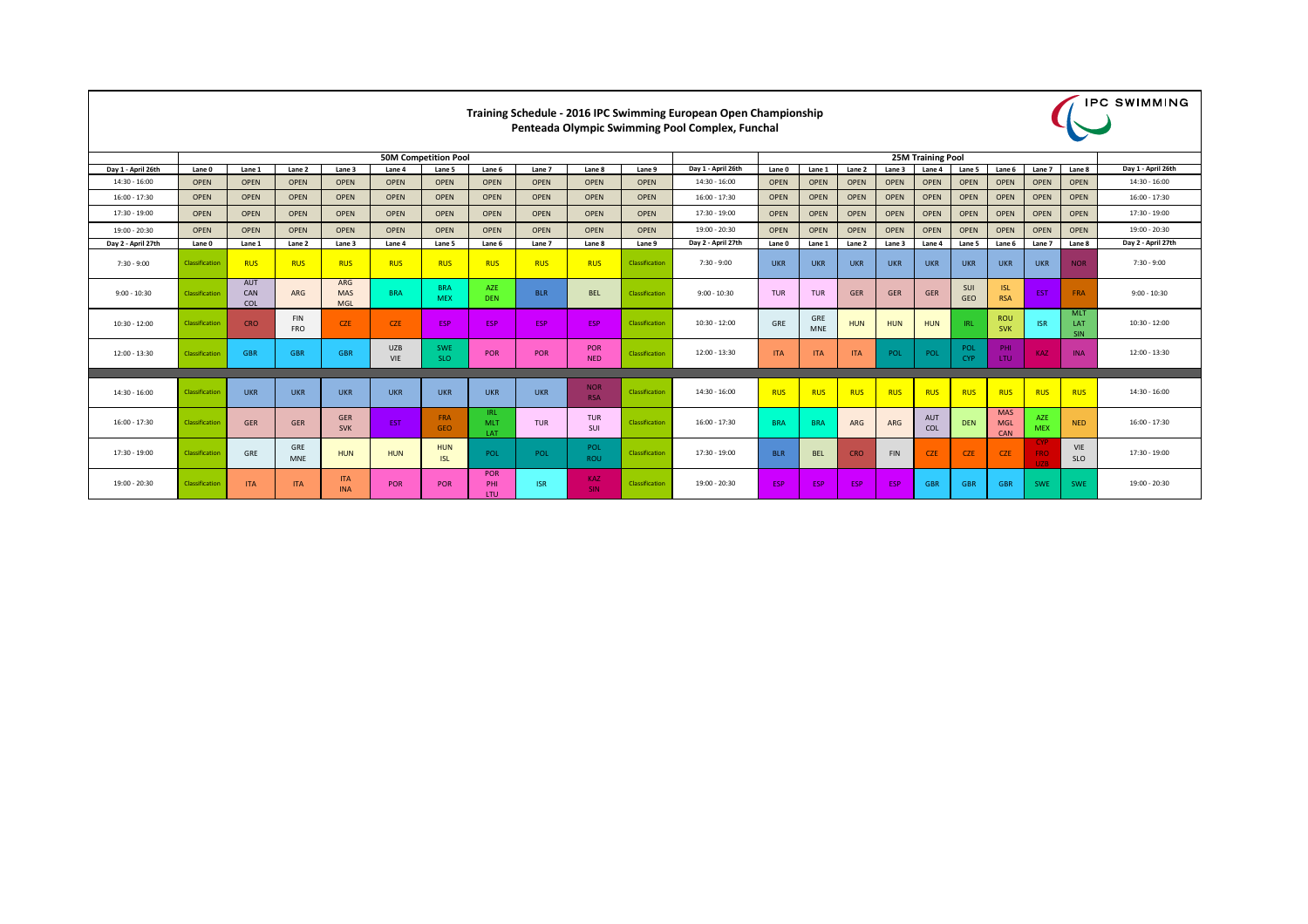| Day 3 - April 28th | <b>Lane 0</b>     | Lane 1                          | Lane 2            | Lane 3            | Lane 4                   | Lane 5     | Lane 6                          | Lane 7                          | Lane 8            | Lane 9                   | Day 3 - April 28th | Lane 0     | Lane 1     | Lane 2     | Lane 3                   | Lane 4                   | Lane 5                   | Lane 6                   | Lane 7                                 | Lane 8                          | Day 3 - April 28th |
|--------------------|-------------------|---------------------------------|-------------------|-------------------|--------------------------|------------|---------------------------------|---------------------------------|-------------------|--------------------------|--------------------|------------|------------|------------|--------------------------|--------------------------|--------------------------|--------------------------|----------------------------------------|---------------------------------|--------------------|
| 7:30 - 9:00        | Classification    | <b>UKR</b>                      | <b>UKR</b>        | <b>UKR</b>        | <b>ISR</b>               | <b>UKR</b> | <b>UKR</b>                      | <b>UKR</b>                      | <b>UKR</b>        | Classification           | 7:30 - 9:00        | <b>RUS</b> | <b>RUS</b> | <b>RUS</b> | <b>RUS</b>               | <b>RUS</b>               | <b>RUS</b>               | <b>RUS</b>               | RUS                                    | <b>RUS</b>                      | 7:30 - 9:00        |
| $9:00 - 10:30$     | Classification    | <b>TUR</b>                      | <b>TUR</b><br>SUI | <b>SWE</b><br>SLO | <b>GER</b>               | <b>GER</b> | <b>EST</b><br>GEO               | <b>IRL</b><br><b>MLT</b><br>LAT | FRA<br><b>ROU</b> | Classification           | $9:00 - 10:30$     | ARG        | ARG        | <b>BRA</b> | <b>BRA</b>               | <b>DEN</b>               | AUT<br>AZE<br>CAN        | <b>KAZD</b>              | <b>NOR</b>                             | <b>COL</b><br><b>RSA</b><br>LTU | $9:00 - 10:30$     |
| $10:30 - 12:00$    | Classification    | POR                             | <b>POR</b>        | POR               | GRE                      | GRE        | <b>HUN</b>                      | <b>HUN</b>                      | <b>HUN</b>        | Classification           | $10:30 - 12:00$    | <b>GBR</b> | <b>GBR</b> | <b>GBR</b> | <b>GBR</b><br><b>SIN</b> | <b>BEL</b><br><b>FRO</b> | CRO                      | <b>VIE</b><br><b>MAS</b> | <b>FIN</b><br><b>CYP</b>               | <b>NED</b><br>PHI<br><b>MGL</b> | $10:30 - 12:00$    |
| 12:00 - 13:30      | Classification    | POL                             | POL               | <b>POL</b>        | <b>ISL</b><br><b>SVK</b> | <b>INA</b> | <b>ITA</b>                      | <b>ITA</b>                      | <b>ITA</b>        | Classification           | 12:00 - 13:30      | <b>BLR</b> | <b>CZE</b> | <b>CZE</b> | <b>ESP</b>               | <b>ESP</b>               | ESP                      | <b>ESP</b>               | ESP                                    | <b>UZB</b><br><b>MEX</b>        | 12:00 - 13:30      |
|                    |                   |                                 |                   |                   |                          |            |                                 |                                 |                   |                          |                    |            |            |            |                          |                          |                          |                          |                                        |                                 |                    |
| 14:30 - 16:00      | EST               | <b>RUS</b>                      | <b>RUS</b>        | <b>RUS</b>        | <b>RUS</b>               | <b>RUS</b> | <b>RUS</b>                      | <b>RUS</b>                      | <b>RUS</b>        | <b>NOR</b><br><b>RSA</b> | 14:30 - 16:00      | <b>UKR</b> | <b>UKR</b> | <b>UKR</b> | <b>UKR</b>               | <b>UKR</b>               | <b>UKR</b>               | <b>UKR</b>               | <b>UKR</b>                             | <b>SLO</b><br>SUI               | 14:30 - 16:00      |
| 16:00 - 17:30      | <b>BRA</b>        | <b>BRA</b>                      | AUT<br>COL        | ARG               | ARG                      | <b>DEN</b> | <b>SIN</b><br>PHI<br><b>LTU</b> | <b>NED</b><br><b>ROU</b>        | <b>KAZ</b>        | <b>KAZD</b>              | $16:00 - 17:30$    | <b>GER</b> | <b>GER</b> | <b>GER</b> | <b>GER</b><br><b>HUN</b> | HUN                      | <b>HUN</b>               | <b>HUN</b>               | <b>ISR</b>                             | <b>ISR</b>                      | $16:00 - 17:30$    |
| 17:30 - 19:00      | ESP               | ESP                             | ESP               | ESP               | ESP                      | <b>BLR</b> | <b>CZE</b>                      | <b>CZE</b>                      | <b>CRO</b>        | <b>FIN</b><br><b>FRO</b> | $14:30 - 16:00$    | <b>FRA</b> | <b>TUR</b> | <b>TUR</b> | <b>GRE</b>               | <b>GRE</b>               | <b>IRL</b><br><b>LAT</b> | <b>ISL</b><br><b>MLT</b> | <b>SWE</b>                             | <b>SWE</b>                      | 14:30 - 16:00      |
| 19:00 - 20:30      | <b>UZB</b><br>VIE | AZE<br><b>CYP</b><br><b>CAN</b> | <b>BEL</b>        | POL               | POL                      | POL        | <b>GBR</b>                      | <b>GBR</b>                      | <b>GBR</b>        | <b>GBR</b>               | 19:00 - 20:30      | POR        | POR        | POR        | <b>ITA</b>               | <b>ITA</b>               | <b>ITA</b>               | <b>INA</b>               | <b>MAS</b><br><b>MEX</b><br><b>MGL</b> | <b>SVK</b><br><b>GEO</b>        | 19:00 - 20:30      |